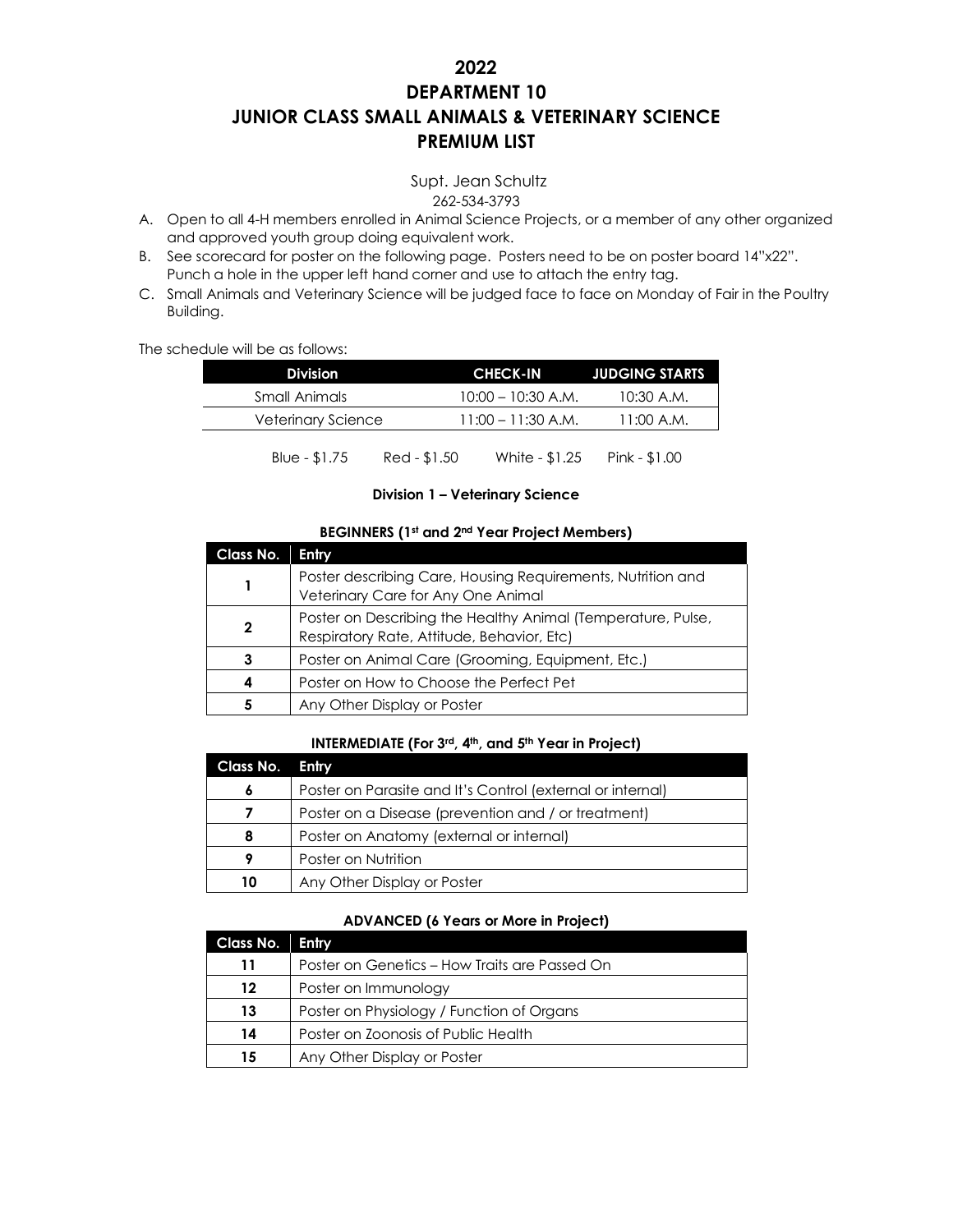| <b>SCORECARD FOR POSTERS</b>                                          |                   |
|-----------------------------------------------------------------------|-------------------|
| Posters may be 14"x22" or 22"x28" Unless Otherwise Specified          |                   |
| <b>Effectiveness</b>                                                  | 65 Points         |
| Does it have a definite message?                                      |                   |
| Does it attract attention?                                            |                   |
| Does it convey a single idea or thought?                              |                   |
| Is there a relationship between title and content?                    |                   |
| Is there a message brief, yet clear to viewer?                        |                   |
| Design                                                                | 35 Points         |
| Are the title, picture, and content in a pleasing and logical manner? |                   |
| Does the color have a pleasing effect?                                |                   |
| Is the lettering or content easy to read and see?                     |                   |
| Is the title in larger letters than the content?                      |                   |
| Is there enough margin and space? (balanced and uncluttered)          |                   |
| TOTAL                                                                 | <b>100 Points</b> |

## **SMALL ANIMALS PREMIUM LIST**

- A. Exhibitors must provide their own cage and bring the animal to the Fair on the day of judging. Small Animals do not stay at the Fair and are the responsibility of the exhibitor.
- B. Pet Record Book is required. Pet Record Book guidelines may be obtained from either the project Superintendent or from the UW-Extension Office.
- C. Ferrets must have proper canine distemper and proof of rabies vaccination (a receipt from a veterinarian is adequate).
- D. Any animal showing signs of disease cannot be exhibited at the Fair. If the animal is already under treatment, the exhibitor may bring a note from their veterinarian and exhibit a record book (no ribbon will be dropped in this case). If any exhibitor brings an animal suspected of illness, it will be disqualified. Any animal showing non-contagious problems may be exhibited with a note from their veterinarian.
- E. There is no limit to the number of entries made per exhibitor, however, if the exhibitor would like to show a pair or group of animals of the same entry number, they will compete as a single entry (i.e. the exhibitor will complete ONE (1) record book for a group of the same species being exhibited, and they will be eligible for one ribbon under the entry.
- F. If any member does not follow the above rules, the Judge or Superintendent will make the decision to lower the ribbon placing or disqualify the entry.

### **Division 2 – Small Pets**

Blue - \$2.00 Red - \$1.75 White - \$1.50 Pink - \$1.25

#### **SMALL MAMMALS**

| <b>Class No. Entry</b> |                      |
|------------------------|----------------------|
|                        | Ferrets              |
|                        | Cavies               |
|                        | Hamsters             |
|                        | Gerbils              |
|                        | Mice or Other Rodent |

#### **BIRDS**

| Class No. Entry |                                          |
|-----------------|------------------------------------------|
|                 | <b>Small Parrot (through Cockatiels)</b> |
|                 | Large Parrot                             |
|                 | Any Other Bird                           |